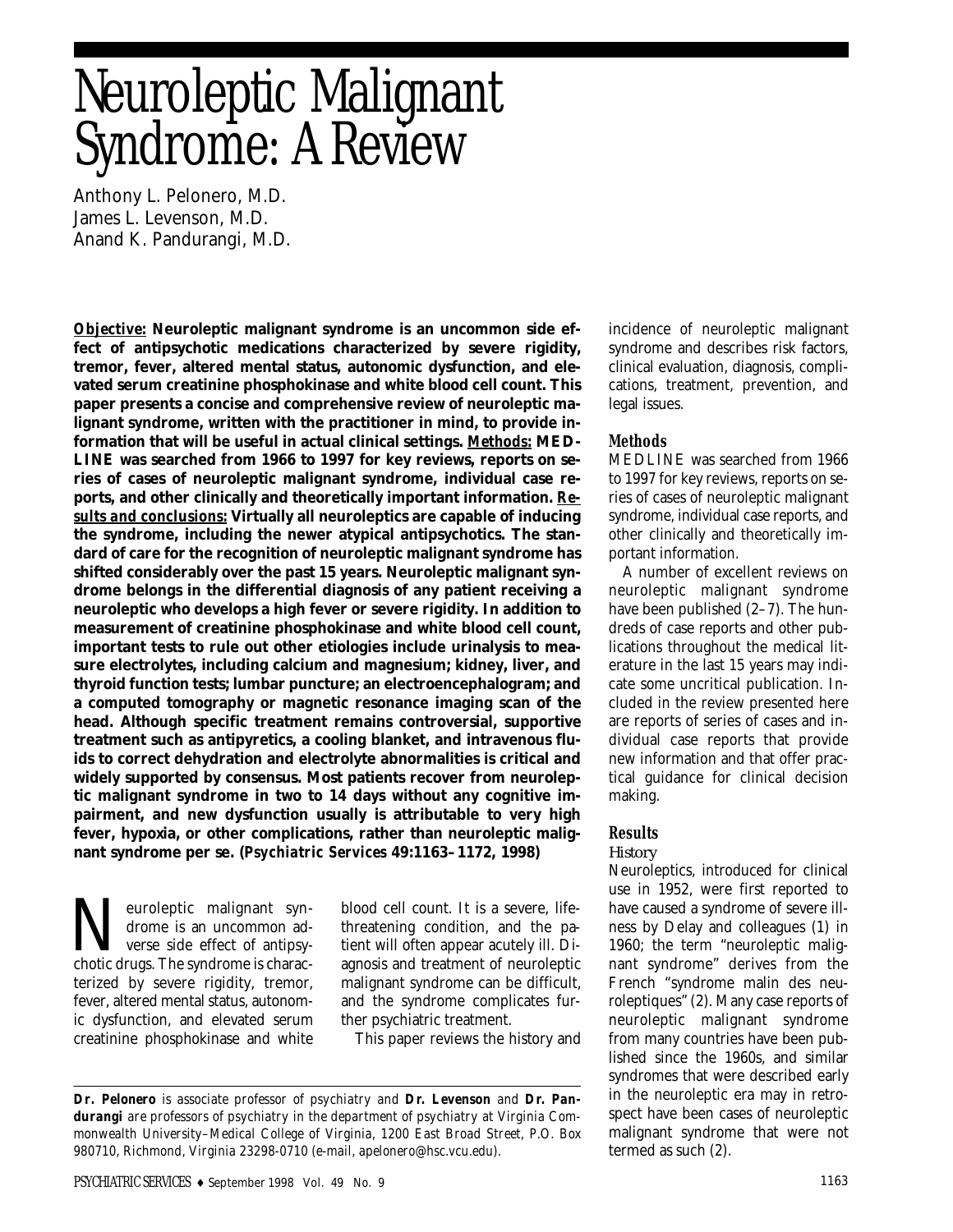#### *Table 1*

Basic and optional examinations for clinical evaluation of possible neuroleptic malignant syndrome

| <b>Basic</b>                          |
|---------------------------------------|
| <b>Physical examination</b>           |
| Electrolytes, including calcium and   |
| magnesium                             |
| Renal and hepatic function tests      |
| Complete blood count                  |
| Serial tests of creatinine phosphoki- |
| nase levels                           |
| <b>Urinalysis</b>                     |
| Lumbar puncture                       |
| Computed tomography or magnetic       |
| resonance imaging scan of the head    |
| Optional                              |
| Arterial blood gases                  |
| <b>Coagulation studies</b>            |
| <b>Blood cultures</b>                 |
| <b>Toxicology screen</b>              |
| <b>Lithium</b> level                  |
| Iron deficiency tests                 |
|                                       |

# *Incidence and*

*demographic variables*

Although neuroleptic malignant syndrome was originally thought to be rare, a proliferation of case reports has created a different impression. Systematic retrospective estimates of incidence vary from .02 to 3.23 percent of psychiatric inpatients receiving neuroleptics (2). This wide variation results from differences in diagnostic criteria for the syndrome, patient populations sampled (for example, acute versus chronic mentally ill), hospital type (for example, state hospital versus university medical center, and treatment style (such as highversus low-dose neuroleptics), as well as the limitations of retrospective study designs.

Prospective studies in two Boston psychiatric hospitals found incidence rates of neuroleptic malignant syndrome of .07 percent and .9 percent (8,9). More generalizable estimates of incidence will require studies using standardized diagnostic criteria for neuroleptic malignant syndrome with demonstrated validity and reliability in a prospective multicenter design. In any case, the incidence will vary in a given patient population depending on the frequency of risk factors.

Neuroleptic malignant syndrome has been reported among patients of all ages, and about twice as often for

men as for women. Most cases have occurred among patients between the ages of 20 and 50, likely paralleling peak neuroleptic use. Patients with suspected neuroleptic malignant syndrome usually have a history of neuroleptic therapy, but not always. Virtually all neuroleptics are capable of inducing the syndrome, including the newer atypical antipsychotics clozapine (10–12), risperidone (13,14), and olanzapine (McDaniel K, Evani R, Levenson J, unpublished data, 1998). Although in many of these cases questions remain about the role of comorbid conditions or concomitant medications, it is clear that the atypical antipsychotics are not entirely free of the risk of neuroleptic malignant syndrome. The antiemetic metoclopramide and the tricyclic antidepressant amoxapine have also been reported to cause the syndrome (15– 19), presumably because of their dopamine-blocking properties.

Underlying diagnoses most commonly are schizophrenia or affective disorders, but the syndrome also occurs among patients with other conditions for which neuroleptics are used, including dementia, delirium, other psychoses, and mental retardation. Neuroleptic malignant syndrome (or very similar syndromes) has also been reported among patients who have extrapyramidal disorders, such as Parkinson's disease, Wilson's disease, Huntington's chorea, and striatonigral degeneration, and who have received neuroleptics or dopamine-depleting agents or have had dopamine agonists abruptly withdrawn (20–22).

### *Risk factors and*

## *clinical evaluation*

Both physiologic and environmental factors have been suggested to predispose patients to the development of neuroleptic malignant syndrome. High on the list of conditions suspected to promote the syndrome is dehydration (23,24). Agitation, poor oral intake, and elevated temperature all promote dehydration and hence increase the risk. Patients with prior episodes of neuroleptic malignant syndrome are at higher risk. Receiving high doses of neuroleptics, especially by intramuscular injection, may also be a risk factor (25). However,

Lazarus and associates (2) concluded that neuroleptic malignant syndrome appeared not to be dose related, often occurring at standard neuroleptic dosages.

Other suggested risk factors include rapid rate of neuroleptic loading, depot neuroleptics, prolonged use of restraints, use of other medications with neuroleptics (especially lithium), poorly controlled neuroleptic-induced extrapyramidal symptoms, treatment-resistant extrapyramidal symptoms, withdrawal of antiparkinsonian medications, a diagnosis of an affective disorder, alcoholism, organic brain syndrome or previous brain injury, extrapyramidal disorder (for example, Parkinson's disease and Huntington's disease), iron deficiency, and catatonia. Some evidence exists that iron deficiency is a risk factor in a number of movement disorders besides neuroleptic malignant syndrome, such as akathisia and nocturnal myoclonus. However, the association may be more apparent than real (26). Although familial clustering has been reported (27), genetically transmitted risk for neuroleptic malignant syndrome has not been considered clinically significant.

A list of basic and optional examinations for the clinical evaluation of neuroleptic malignant syndrome is provided in Table 1. On physical examination, patients with the syndrome will typically have fever (above 37° C), muscle rigidity, altered consciousness, and autonomic dysfunction. Muscle rigidity that is unresponsive to anticholinergic treatment may be the first sign of neuroleptic malignant syndrome or may be simultaneously identified with increased temperature. Rigidity may range from muscle hypertonicity to severe, lead-pipe rigidity. Parkinsonian findings are common in neuroleptic malignant syndrome, but other movement disorders may be present at the same time (3).

Neurologic dysfunction may include tremors, abnormal reflexes, bradykinesia, chorea, dystonias (including opisthotonos, trismus, blepharospasm, and oculogyric crisis), nystagmus and opsoclonus, dysphagia, dysarthria, aphonia, and seizures.

Altered consciousness may range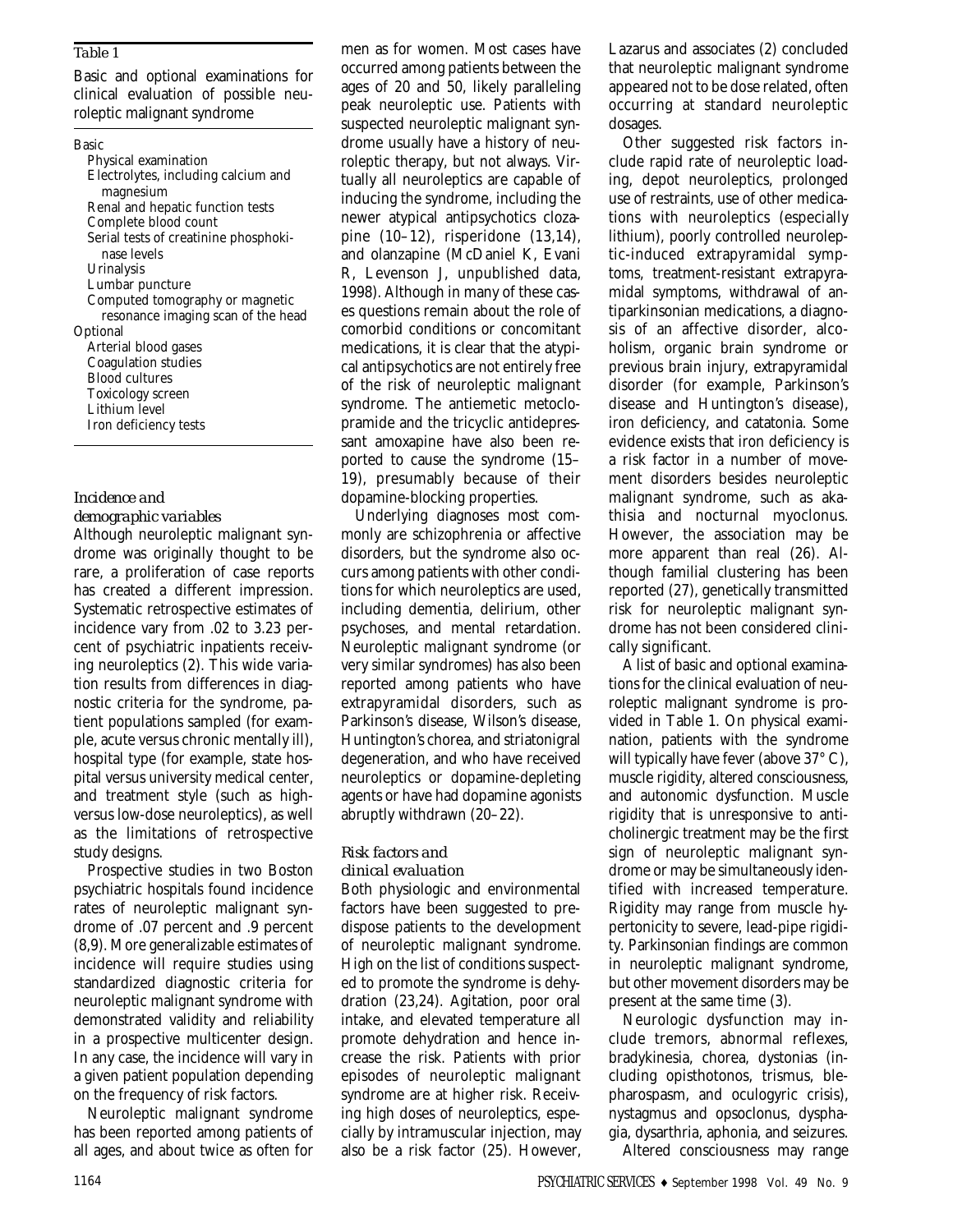from a decreased awareness of one's surroundings or confusion to obtundation or total unresponsiveness. Other mental status abnormalities may occur, such as agitation or delirium. Distinguishing between mental abnormalities due to the original psychiatric illness and those due to neuroleptic malignant syndrome can be difficult.

Autonomic dysfunction in neuroleptic malignant syndrome is manifested in a number of findings. Hypertension, postural hypotension, and labile blood pressure are often identified, along with tachycardia and tachypnea when measuring vital signs. Other autonomic disturbances may consist of sialorrhea, diaphoresis, skin pallor, and urinary incontinence. Physical signs of dehydration such as dry mucous membranes, sunken eyes, and increased skin turgor are important to note. Myoglobinuria may be revealed by dark urine that does not contain red blood cells.

In the diagnostic evaluation of suspected neuroleptic malignant syndrome, in addition to taking a careful history and doing a physical examination, physicians will usually find it helpful to obtain a number of laboratory examinations. Creatinine phosphokinase (CPK) levels are often elevated in neuroleptic malignant syndrome secondary to skeletal muscle damage and can reach very high levels (above 100,000 units per liter). CPK may also be elevated by the use of intramuscular injections or restraints, but usually at lower levels (below 600 units per liter) than in neuroleptic malignant syndrome. Serial CPK measurements obtained during treatment of a patient with neuroleptic malignant syndrome will typically show falling levels with resolution of the syndrome. Falling CPK levels but fever spikes correctly led to a search for infection in a patient with neuroleptic malignant syndrome and AIDS (28).

The white blood cell count is often elevated; a range between 10,000 and  $40,\!000/\mathrm{mm}^3$  is commonly reported. A shift to the left in white blood cell count may or may not be found.

In addition to CPK measurement and white blood cell count, important tests to rule out other etiologies of the symptoms include urinalysis to measure electrolytes, including calcium and magnesium; kidney, liver, and thyroid function tests; lumbar puncture; an electroencephalogram; and a computed tomography (CT) scan or magnetic resonance imaging (MRI) scan of the head. Other studies such as measurement of blood gases, coagulation studies, blood cultures, a toxicology screen, and determination of serum lithium level should be done if appropriate. An electromyogram and muscle biopsy are generally not helpful with the diagnosis, often showing only nonspecific changes, if any.

# *Diagnosis*

**Diagnostic criteria.** Diagnostic criteria— a somewhat controversial area among investigators— have been proposed for neuroleptic malignant syndrome. Several systems have been suggested to diagnose the syndrome (4,29–31). Diagnostic criteria evolved in the literature as case reporting grew and series of cases were reviewed.

Lazarus and associates (2) concluded that "hyperthermia and muscle rigidity are cardinal features of neuroleptic malignant syndrome" and proposed their own set of criteria consisting of treatment with neuroleptics within seven days before onset of the syndrome, hyperthermia, muscle rigidity, the exclusion of systemic or neuropsychiatric illness that could account for the syndrome, and three of the following: change in mental status, tachycardia, change in blood pressure, tachypnea, CPK elevation or myoglobinuria, leukocytosis, and metabolic acidosis.

Patients believed to be in the early stages of neuroleptic malignant syndrome have been described, as have patients with mild forms that did not develop into the full-blown syndrome— some despite continued neuroleptic therapy (32–34). Neuroleptic malignant syndrome may manifest along a symptom spectrum and a severity spectrum. At one end of the symptom spectrum, only two of the cardinal signs among the many features of neuroleptic malignant syndrome may be manifest. On the severity spectrum, symptoms may be mild, moderate, or severe. When all

the manifestations occur together or in quick succession and are moderate to severe, the diagnosis would be easy, and consensus would be obtained. However, if symptoms are limited to two and are mild (for example, rigidity and fever), considerable debate may occur about whether the patient has neuroleptic malignant syndrome.

Likewise, clozapine-related neuroleptic malignant syndrome may not present with typical extrapyramidal rigidity. Among these "spectrum" cases, we are not at the point of being able to say who will develop fullblown neuroleptic malignant syndrome. The risk of morbidity and even mortality deserves serious consideration. Withdrawing the offending neuroleptic is still advisable if early neuroleptic malignant syndrome is suspected.

**Differential diagnosis.** The majority of patients receiving neuroleptics who develop fever and rigidity will have conditions other than neuroleptic malignant syndrome, making differential diagnosis of prime importance. Although active steps must be taken to rule out other conditions, neuroleptic malignant syndrome should not be regarded entirely as a diagnosis of exclusion because of the importance of promptly withholding neuroleptics when the syndrome is suspected. At the same time, physicians must be careful not to conclude prematurely that the diagnosis is neuroleptic malignant syndrome for patients who may have a medical cause for a fever, such as aspiration pneumonia, superimposed on neuroleptic-induced extrapyramidal symptoms (35).

A very large number of conditions could be considered in the differential diagnosis of neuroleptic malignant syndrome if each sign, particularly fever or catatonia, were examined individually. Here we focus on conditions that may present with several or even all the signs of neuroleptic malignant syndrome. These conditions are shown in Table 2.

Malignant hyperthermia is a hypermetabolic state of skeletal muscle most frequently associated with the administration of halogenated inhalation anesthetic agents and succinylcholine. Originally thought to result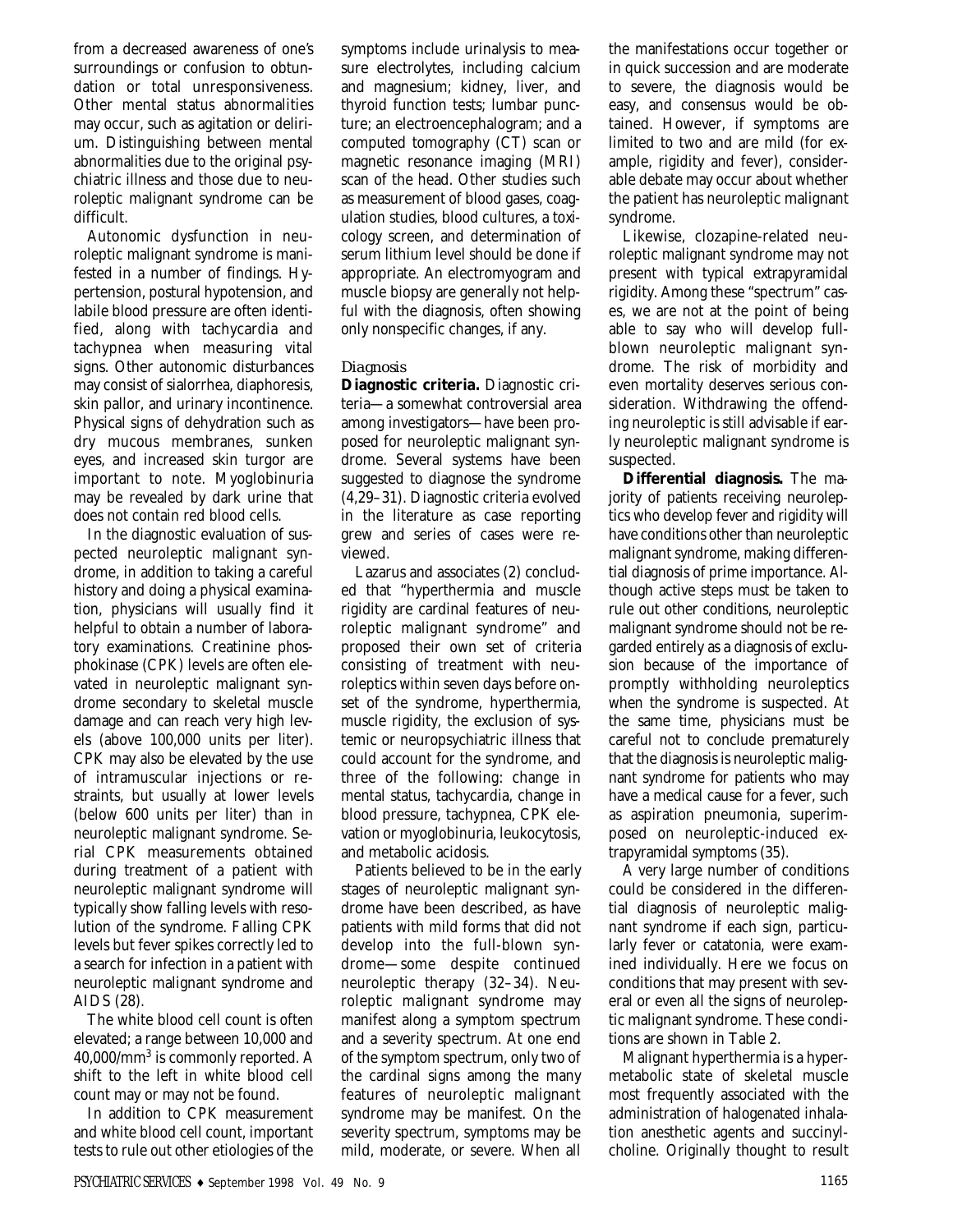| Table 2                                                  |                                                                                                        |  |
|----------------------------------------------------------|--------------------------------------------------------------------------------------------------------|--|
| Differential diagnosis of neuroleptic malignant syndrome |                                                                                                        |  |
| <b>Competing diagnosis</b>                               | Distinguishing clinical features<br>of the competing diagnosis                                         |  |
| Malignant hyperthermia                                   | Occurs after general anesthesia                                                                        |  |
| Lethal catatonia                                         | Similar symptoms without neuroleptic<br>ex                                                             |  |
| Heat stroke                                              | Hot, dry skin; absence of rigidity                                                                     |  |
|                                                          | Severe extrapyramidal symptoms Absence of fever, leukocytosis, autonomic<br>and Parkinson's disease ch |  |
| Central nervous system infection                         | Seizures more likely; significant abnormali-<br>ties in cere                                           |  |
| Allergic drug reactions                                  | Rash, urticaria, wheezing, eosinophilia                                                                |  |
| Toxic encephalopathy, lithium                            | Absence of fever; low creatinine phosphoki-<br>toxicity<br>n                                           |  |
| Anticholinergic delirium                                 | Absence of rigidity; low creatinine                                                                    |  |
| Systemic infection plus severe extra-                    | May appear identical to neuroleptic<br>pyramidal symptoms<br>m                                         |  |

from an autosomal dominant trait, malignant hyperthermia is now considered to have a multifactorial pattern of inheritance. The clinical presentation is identical to neuroleptic malignant syndrome, and rhabdomyolysis and death are common outcomes. Intravenous dantrolene sodium is specifically therapeutic in treatment of malignant hyperthermia, and oral dantrolene is an effective preoperative prophylaxis.

The diagnosis of malignant hyperthermia (or of the trait) is reliably established by exposing biopsied muscle tissue to caffeine or halothane in vitro, which results in a hypercontractile response when compared with normal muscle. Muscle tissue from patients with neuroleptic malignant syndrome does not demonstrate a hypercontractile response to caffeine or halothane. In most cases neuroleptic malignant syndrome and malignant hyperthermia can be distinguished clinically by the different settings and drug exposures. In addition, no family histories of hyperthermia have been documented in patients with neuroleptic malignant syndrome.

Lethal catatonia is a syndrome in which mutism, extreme motor excitement, clouding of consciousness, and fever may progress to severe autonomic disturbances, stupor and coma, and death. Mann and colleagues (36) have suggested that it should be regarded as a final common pathway for a variety of psychiatric

and medical illnesses. They conceptualize neuroleptic malignant syndrome as one (iatrogenic) cause of lethal catatonia. Others regard functional lethal catatonia and neuroleptic malignant syndrome as separate entities that can be clinically differentiated, pointing out that, among other differences, lethal catatonia begins with extreme psychotic excitement, whereas neuroleptic malignant syndrome begins with severe muscle rigidity (37). Whatever the relationship is between neuroleptic malignant syndrome and lethal catatonia, in practice the distinction may be very difficult if not impossible to make (38). In any case, neuroleptics should be discontinued because they are usually ineffective in lethal (or severe) catatonia (2,36).

Neuroleptics may cause other adverse effects that may be confused with neuroleptic malignant syndrome. Heat stroke is a risk because neuroleptics suppress central heat loss mechanisms, resulting in increased vulnerability to hot environments or marked exertion. Although hot environmental conditions may increase the risk for neuroleptic malignant syndrome (39), most cases of the syndrome have occurred under normal temperature conditions. Heatstroke is also distinguished by hot, dry skin, rather than the diaphoresis in neuroleptic malignant syndrome, and by the absence of rigidity.

Neuroleptics can cause severe ex-

trapyramidal symptoms, even resulting in rhabdomyolysis (4) or catatonia (40), but such patients do not manifest marked fever, leukocytosis, or autonomic disturbances unless a secondary complication has developed, such as infection or pulmonary embolus. Causes of rhabdomyolysis, other than neuroleptic malignant syndrome or severe dystonia, that occur frequently among severely ill psychiatric patients include immobilization, the use of restraints, dehydration, malnutrition, multiple intramuscular injections, alcoholism, and trauma.

Central nervous system infections including meningitis, encephalitis, or neurosyphilis may mimic neuroleptic malignant syndrome. Lumbar puncture and an electroencephalogram should lead to the distinction. Except for a few cases of slightly elevated protein in cerebrospinal fluid, the cerebrospinal fluid of patients with neuroleptic malignant syndrome does not demonstrate the changes in glucose, white cells, or protein expected in central nervous system infections. A CT or MRI scan is helpful in ruling out brain abscesses and other structural lesions.

Allergic drug reactions may produce fever and autonomic instability but not rigidity. Signs of allergy should be looked for, including rash, wheezing, urticaria, and eosinophilia. Various toxic encephalopathies may resemble neuroleptic malignant syndrome, including those due to strychnine, tetanus, botulism, anticholinergic delirium, lithium toxicity, and hyperthermia induced by other psychotropic drugs such as tricyclic antidepressants, monoamine oxidase inhibitors, stimulants, and hallucinogens (2). Hyperthyroidism and hypocalcemic or hypomagnesemic tetany must also be considered and are easily tested for. Parkinson's disease and other neurologic disorders may include rigidity, trauma, and autonomic neuropathy but not leukocytosis, fever, or elevated CPK.

A diagnosis of neuroleptic malignant syndrome must be considered before specific treatments of the syndrome can be implemented. Thorough evaluation as suggested should enable the clinician to rule out the many neurologic, toxic, infectious, or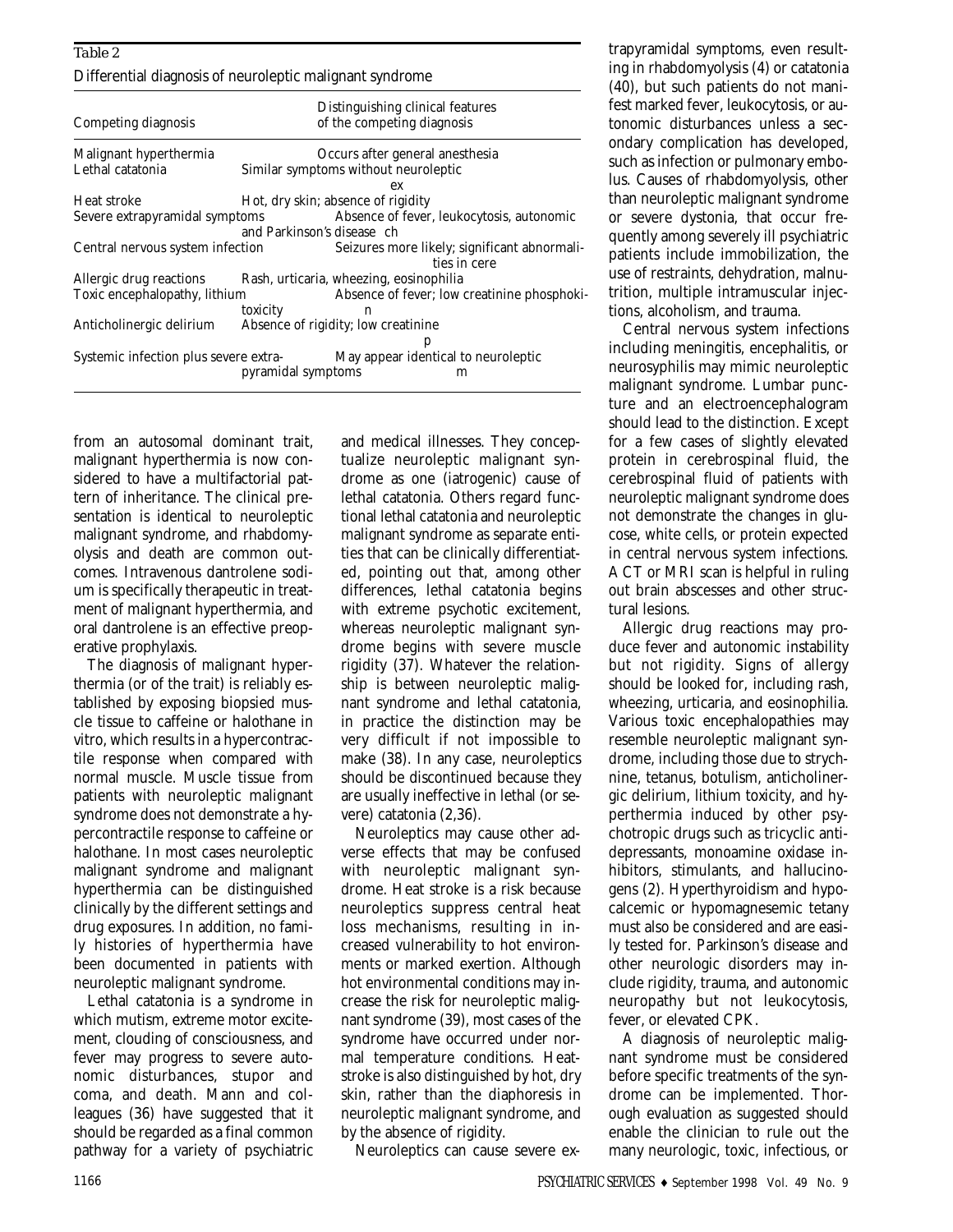metabolic causes with similar clinical pictures. A workup also serves to identify possible concurrent medical illnesses and complications of neuroleptic malignant syndrome.

# *Complications*

As implied by the word "malignant," death may occur as a result of neuroleptic malignant syndrome or its life-threatening complications. Levinson and Simpson (35) reported that 79 percent of the patients in their sample with neuroleptic malignant syndrome made a full recovery, and 8 percent died. In a review of 202 case reports, Shalev and associates (7) noted a decreasing mortality— 11.6 percent since 1984 and 25 percent before 1984— probably attributable to better recognition of the syndrome with earlier intervention. In their review, patients with neuroleptic malignant syndrome who had organic mental disorders had significantly higher mortality than patients with functional psychoses, as did patients who developed myoglobinuria and renal failure.

Complications of neuroleptic malignant syndrome are often physiologic consequences of severe rigidity and the immobilization that comes with it. Poor oral intake leads to dehydration, increasing the risk of rhabdomyolysis, which in turn may lead to acute renal failure. Deep venous thrombosis and pulmonary embolism may occur as another consequence of rigidity, immobilization, and dehydration and accounts for about a fourth of fatalities in neuroleptic malignant syndrome (41). Difficulty swallowing combined with altered mental status may lead to aspiration and pneumonia, and patients may need to be intubated and receive ventilatory support. Other causes of pulmonary failure include adult respiratory distress syndrome (especially with rhabdomyolysis) and shock lung (42).

Many other serious complications of neuroleptic malignant syndrome or its treatment have been reported, such as myocardial infarction, disseminated intravascular coagulation, and sepsis (4). Cerebellar neuronal degeneration has been attributed to hyperpyrexia from neuroleptic malignant syndrome (43). Persons with

lithium in their system during neuroleptic malignant syndrome, even at nontoxic levels, may be particularly at risk for cerebellar damage and ataxia from hyperthermia (2). Indeed, a range of persistent neurological abnormalities after resolution of neuroleptic malignant syndrome is possible, including neuropsychological (cognitive) impairments (44). Most patients recover from neuroleptic malignant syndrome without any cognitive impairment, and new dysfunction usually is attributable to very high fever, hypoxia, or other complications, rather than to neuroleptic malignant syndrome per se.

# *Treatment*

As we have mentioned repeatedly, neuroleptic medication must be stopped as soon as neuroleptic malignant syndrome is suspected. It is the most critical and definitive intervention. We have been consulted in several cases in which the treating physician had doubts about the diagnosis and awaited our opinion before stopping neuroleptic medication. In some cases, such a delay may lead to prolongation of the episode.

Discontinuation of lithium is recommended. Discontinuation of anticholinergics or substitution with a dopamine agonist should be considered in case of residual extrapyramidal symptoms or an upsurge of parkinsonian symptoms. Dopamine agonist medications such as amantadine should be continued if already in use, as their withdrawal may worsen neuroleptic malignant syndrome.

After recognition of the syndrome and discontinuation of neuroleptics, the usual clinical course of neuroleptic malignant syndrome runs two to 14 days (2,6), and medications and other therapies are gradually withdrawn while recovery is monitored. Prolonged cases have occurred, particularly among patients who received long-acting preparations (45,46). In both of our most recently encountered cases in which neuroleptic malignant syndrome occurred after depot neuroleptic administration, the complete resolution of symptoms took more than 28 days from initial hospitalization and more than 35 days from the time of the last injection.

**Treatment setting.** Most cases meeting the full criteria for neuroleptic malignant syndrome should be treated in a medical intensive care unit. Unless the signs of neuroleptic malignant syndrome are questionable, patients referred to neurology or psychiatry services should be transferred to the intensive care unit for initial care. However, criteria for keeping a patient with suspected neuroleptic malignant syndrome on a psychiatry service could include vital signs that are only slightly elevated or that respond rapidly to minor measures, such as antipyretics; the patient's ability to take fluids orally; normal cardiorespiratory function; normal renal function; and, possibly, a CPK level of less than 1,000 units per liter.

We recommend that after several criteria are met, the patient should be transferred to a medical-psychiatry service or a general psychiatry service with experience in dealing with neuroleptic malignant syndrome. The transfer should take place after vital signs have normalized, dehydration and any electrolyte imbalance have been corrected, normal cardiorespiratory function exists, no evidence of renal failure exists, and at least two consecutive CPK measurements show a falling trend. Inpatient care is recommended until CPK levels have normalized, vital signs are persistently normal, and any psychiatric condition is stable and permits discharge. These criteria suggest that the complete clearance of the neuroleptic may be necessary before full recovery occurs.

The severe and prolonged morbidity experienced by such patients underscores the importance of correct diagnosis of the psychiatric disorder, careful consideration of all options before deciding on a depot neuroleptic, and use of the lowest dose needed. Frequent dosing of the depot preparation beyond that recommended by the manufacturer or substantiated by published research is discouraged.

**Supportive therapies.** Patients will require antipyretics, a cooling blanket, and intravenous fluids to correct dehydration and electrolyte abnormalities. Treatment with a shortterm antihypertensive, such as nifedipine, and oxygen may be required.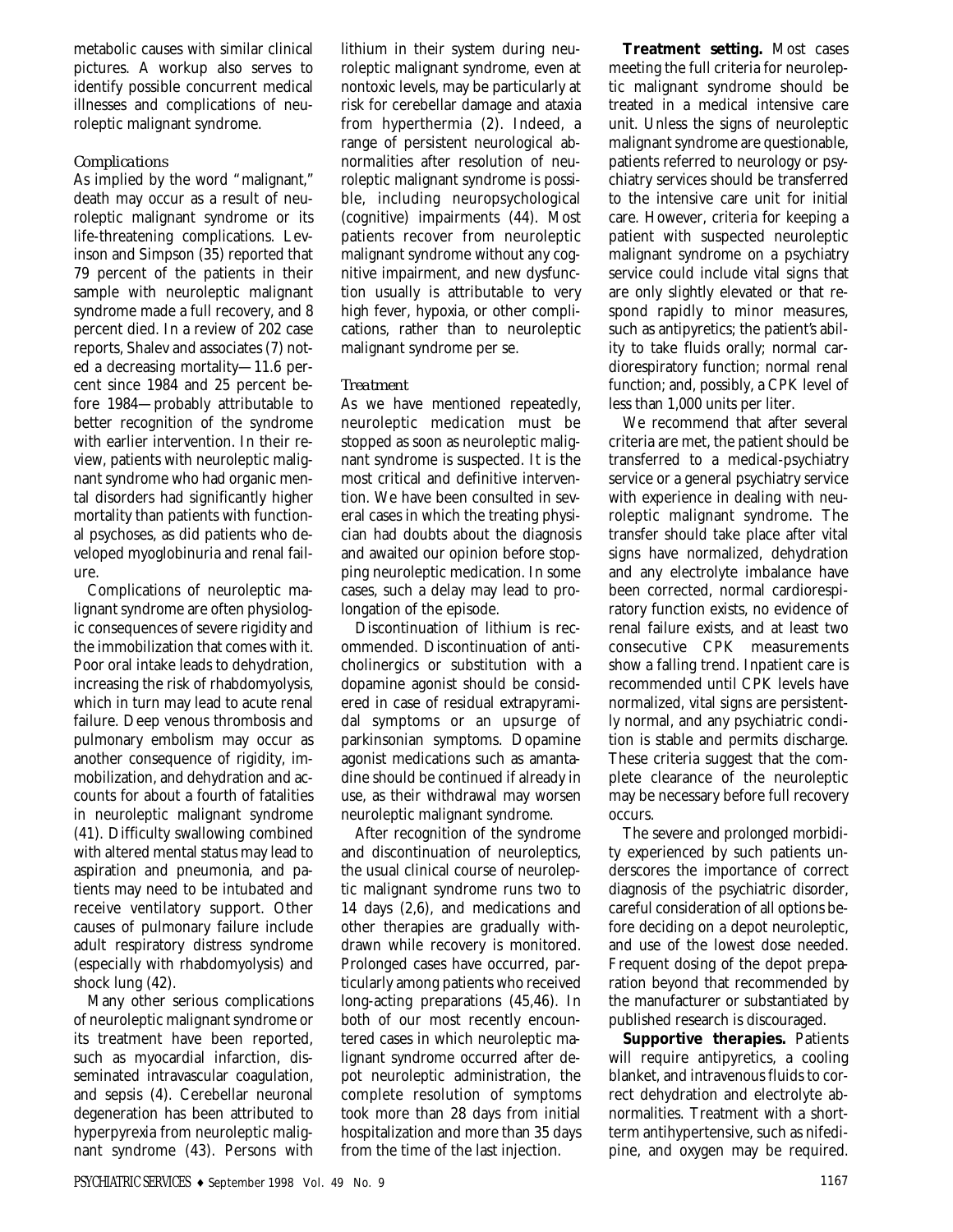Some patients require intubation and ventilator support. The gag reflex may be lost in neuroleptic malignant syndrome, which can lead to aspiration pneumonia. It is important to check for this reflex, provide parenteral nutrition until it returns, and position the patient appropriately to avoid aspiration.

Subcutaneous heparin is recommended to guard against deep venous thrombosis and pulmonary embolism. Dialysis may be needed if renal failure develops, but dialysis is ineffective for removing neuroleptics as they are strongly protein bound. Prolonged muscular rigidity is not uncommon in neuroleptic malignant syndrome, and regular physical therapy is indicated. Decubitus ulcers and brachial and other neuropathies must also be guarded against in treating patients with neuroleptic malignant syndrome.

Attention to nutritional support is important because most patients cannot eat due to altered mental status or rigidity with esophageal spasm, and many may have already been malnourished before developing the condition. Neuroleptic malignant syndrome is a very stressful syndrome, particularly because of increased body temperature and the energy expenditure of prolonged rigidity, and good nutrition may help minimize rhabdomyolysis and other tissue damage. Neuroleptic malignant syndrome may also trigger ketoacidosis in diabetics. Thus the complete management of a patient with the syndrome will include a review of all comorbid medical disorders and appropriate therapy.

**Drug therapy.**It is important to assess the risks and benefits of drug treatment before initiating pharmacotherapy for neuroleptic malignant syndrome. We recommend starting supportive care first and observing the course and severity of the syndrome. If the patient's condition does not show a trend toward improvement or worsens, additional pharmacologic interventions should be considered. In cases of worsening symptoms— increasing rigidity, increasing CPK levels, and persistent high temperature— medications should not be withheld. A stable condition, minimal fluctuations, or actual improvement would argue for a "wait-and-see" approach.

Usually, the decision to use or not use specific therapies can be made in one to three days of observation and support. The patient may benefit from supportive treatment alone without the risk of further morbidity. In other words, the temptation to rush into drug treatment should be avoided.

A number of somatic treatments have been tried for neuroleptic malignant syndrome, with mixed results. The dopamine agonists bromocriptine, amantadine, apomorphine, lisuride, and carbidopa-levodopa have a theoretical and clinical rationale in the treatment of the syndrome, and many case reports support their use. Bromocriptine may be the preferred choice among these dopamine agonists (2). We recommend starting with 2.5 mg orally two to three times a day. If needed, the total dose should be increased by 2.5 to 7.5 mg daily, up to a total of 45 mg a day. The patient should be monitored for adverse effects such as nausea, vomiting, psychosis, and alterations in mental status.

Dantrolene, a muscle relaxant, has been used to treat neuroleptic malignant syndrome based on its efficacy in malignant hyperthermia. Dantrolene is specifically recommended for severe hyperthermia, which it may relieve by relaxing skeletal muscle. Dantrolene can cause a drug-induced hepatitis, and liver function tests should be checked during its use. The simultaneous use of bromocriptine and dantrolene for an individual with neuroleptic malignant syndrome may be warranted. Dantrolene can be given by intravenous bolus, 1 to 10 mg per kilogram of body weight, or by divided oral doses of 50 to 600 mg a day (2).

Because of the absence of controlled studies of drug therapy for neuroleptic malignant syndrome, the reported effectiveness of specific drug treatment for the average case may be illusory. Rosenberg and Green (47) found the "addition of dantrolene or bromocriptine significantly shortened the time to clinical response," while a prospective series of 24 cases did not find bromocriptine or dantrolene markedly important in bringing about improvement (48). A case control analysis of 734 cases by Sakkas and colleagues (49) concluded that dantrolene, bromocriptine, and

amantidine seemed to be the most effective in treating neuroleptic malignant syndrome.

Other somatic treatments tried with mixed results include benzodiazepines, barbiturates, verapamil, and curare. Electroconvulsive therapy (ECT) has received much attention as a treatment for neuroleptic malignant syndrome, with good results both for the syndrome and for the underlying psychiatric condition (50–52). For example, Scheftner and Shulman (51) noted that 26 of 31 patients with neuroleptic malignant syndrome given ECT had a good response. Davis and colleagues (52) found that specific drug or somatic therapy may reduce mortality.

The possibility that iron deficiency aggravates several movement disorders including neuroleptic malignant syndrome has led some to recommend iron supplementation as part of standard treatment. This treatment should be reserved for patients with demonstrated deficiency, since indiscriminate iron supplementation has its own risks (53).

# *Retreatment of the primary illness*

Psychosis itself is a severe illness with a significant risk of mortality, and restarting treatment with neuroleptics for a patient who has experienced neuroleptic malignant syndrome may be necessary because of continued psychiatric illness (54). However, before antipsychotic therapy is resumed, nonneuroleptic therapies, such as lithium, carbamazepine, benzodiazepines (lorazepam and clonazepam), and ECT, should first be considered.

Should restarting a neuroleptic be deemed necessary, the physician should switch to a neuroleptic in a different chemical class and with a lower  ${\rm D}_{\rm z}$  affinity than the one that produced the neuroleptic malignant syndrome. The availability of the serotonindopamine antagonist antipsychotics (atypical antipsychotics), which possess only moderate affinity for the nigrostriatal  $D_2$ , has clearly increased the options available to the clinician.

However, we again note that these atypical agents are capable of inducing neuroleptic malignant syndrome (10–14; McDaniel K, Evani R, Lev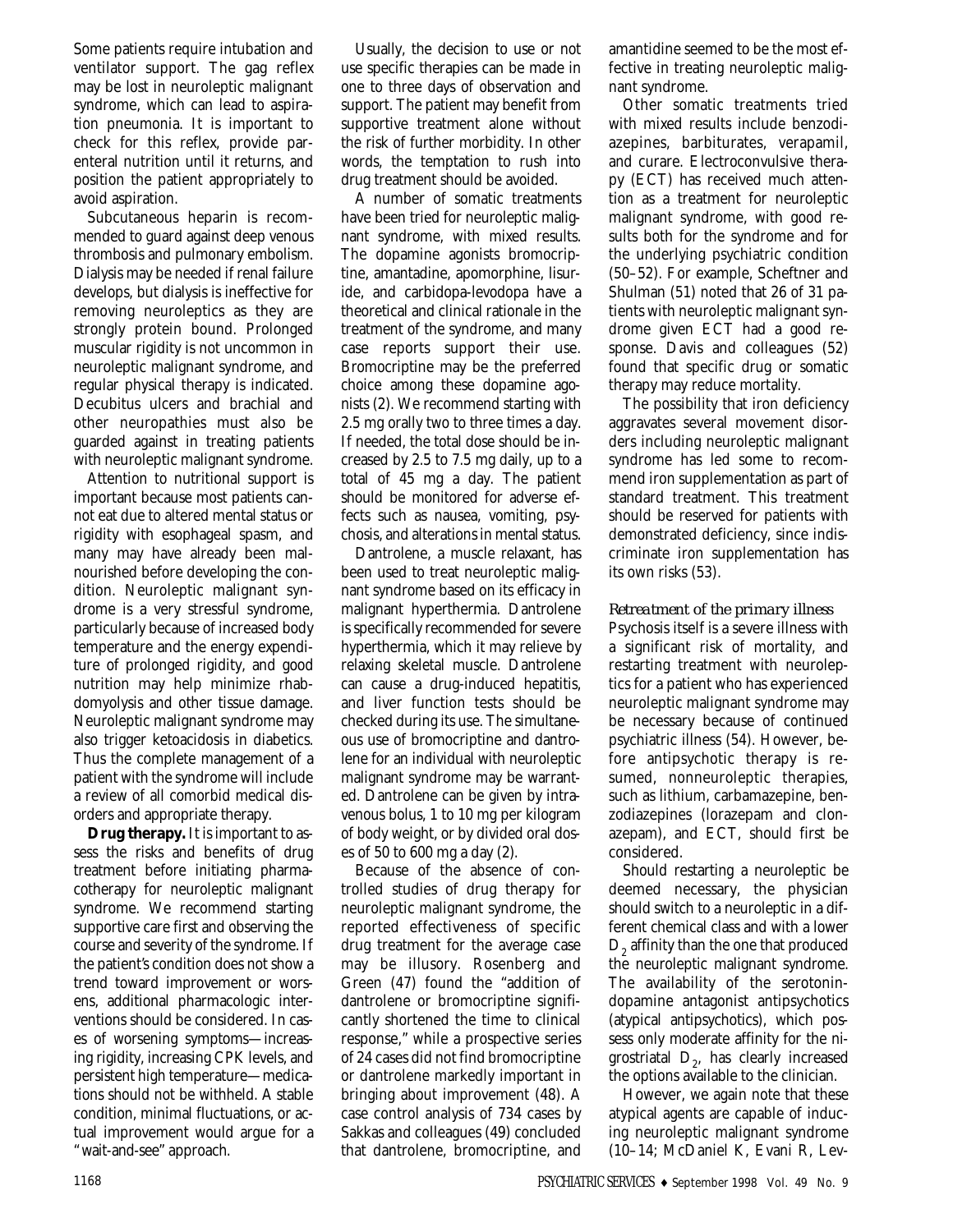enson J, unpublished data, 1998). Based on case report literature and the pharmacological profile of clozapine, we recommend clozapine as a preferred antipsychotic in the rechallenge of patients for whom a neuroleptic is essential. Of course, clozapine exposes the patient to risks such as seizure and agranulocytosis.

Monitoring vital signs and CPK level is advisable to identify relapse early and to stop the neuroleptic as soon as possible. In any case, retreatment with neuroleptics should be reserved for those patients with a clear-cut psychosis. A discussion with the patient and his or her family of the risks and benefits of retreatment is advisable, and obtaining informed consent may be prudent.

A review of 41 cases of neuroleptic therapy following resolution of neuroleptic malignant syndrome reported the risk of relapse was less if at least five days passed from recovery to rechallenge (55). No relationship was found between relapse and patients' age or sex or the drug used. Susman and Addonizio (56) suggested that the use of high-potency neuroleptics is possibly a risk factor for recurrence and also stressed the need for complete recovery from neuroleptic malignant syndrome before reintroduction of a neuroleptic. Rosebush and coworkers (57) recommended a minimum of two weeks after recovery from neuroleptic malignant syndrome before reintroduction of neuroleptics, and they found potency and dosage less important than the time factor. Lazarus and associates (2) concluded in their review that "recurrences appear to correlate more closely with the dopamine antagonist potency of the drug involved."

Although fatal recurrences have been reported (34), neuroleptics can be reintroduced safely with monitoring. After discharge from a hospital, patients' long-term outcome after neuroleptic malignant syndrome can be good, even with continued neuroleptic therapy for the primary psychiatric illness (58).

### *Prevention*

Decreasing the putative risk factors for neuroleptic malignant syndrome includes early detection and treatment of neuroleptic-induced side effects. Because the side effects of neuroleptics vary among patients, strategies to avoid rigidity are stressed. Avoidance of dehydration, the use of physical restraints for long periods, and numerous intramuscular injections are other suggested measures to decrease risk. Temperature should be closely monitored in agitated or restrained patients.

The very significant role that such cofactors may play in precipitating neuroleptic malignant syndrome was emphasized by a longitudinal followup study of patients with the syndrome conducted by Pope and colleagues (59). Fostering nutrition along with hydration is also recommended. We recommend that patients with a history of neuroleptic malignant syndrome not be given depot neuroleptics.

Early recognition of the syndrome can limit morbidity, but the clinician must have an index of suspicion for early recognition. Gelenberg and associates (60) stressed the importance of screening for a history of neuroleptic malignant syndrome among patients being readmitted to a hospital for psychiatric treatment. It has also been suggested that vulnerability to the syndrome may be familial (27), and a family history of neuroleptic malignant syndrome should be heeded. Empirical evidence exists that instituting a preventive program will reduce the incidence of neuroleptic malignant syndrome (61). Some psychiatrists and anesthesiologists remain fearful about anesthetizing patients who have a history of the syndrome; however, it has now been well documented that patients with such as history are at no extra risk from anesthesia (50,58).

Evidence is accumulating that rapidly switching patients from clozapine to risperidone may pose a risk of severe withdrawal effects, including those stemming from serotonergic and cholinergic rebound. We have empirically based concerns, based on two recent cases, that a window of risk exists for neuroleptic malignant syndrome during rapid switch from atypical neuroleptic to typical neuroleptic. We recommend a very gradual switch.

# *The biology of neuroleptic malignant syndrome*

The pathophysiology of neuroleptic malignant syndrome is not fully understood. Massive and sudden reduction in dopaminergic activity secondary to neuroleptic-induced dopamine blockade is considered the chief mechanism mediating the symptoms of the syndrome. Imbalance between dopaminergic activity and those of other transmitters such as gamma amino butyric acid (GABA) and acetylcholine have also been proposed. Some evidence implicates a hypernoradrenergic state. The dopamine blockade theory remains the most viable and accepted theory, with the involvement of both striatal and hypothalamic dopamine receptor blockade (40). In addition to epidemiological data from case reports, several other lines of evidence, including studies of monoamines in cerebrospinal fluid, support the involvement of dopaminergic blockade in neuroleptic malignant syndrome, and there is not much controversy about this involvement.

However, current neurochemical theories do not explain why neuroleptic malignant syndrome occurs in a very small number of patients in the large population who receive neuroleptics. Other factors critical to initiating the syndrome or facilitating the progression of isolated symptoms have to be invoked to explain its idiosyncratic occurrence. The muscle rigidity seen in neuroleptic malignant syndrome does not respond well to the usual anticholinergic drugs, unlike that seen in drug-induced parkinsonism. It is possible either that the hyperthermia perpetuates rigidity and renders these drugs ineffective or that the rigidity seen in neuroleptic malignant syndrome is qualitatively different— which is another reason to look for the role of other factors. Such cofactors might include genetic predisposition, environmental injury, and iatrogenic pharmacological insult. Few studies have been designed to address or define the specificity of such factors.

In a case-control study, Keck and associates (25) confirmed that psychomotor agitation, dosage of neuroleptic, number of intramuscular in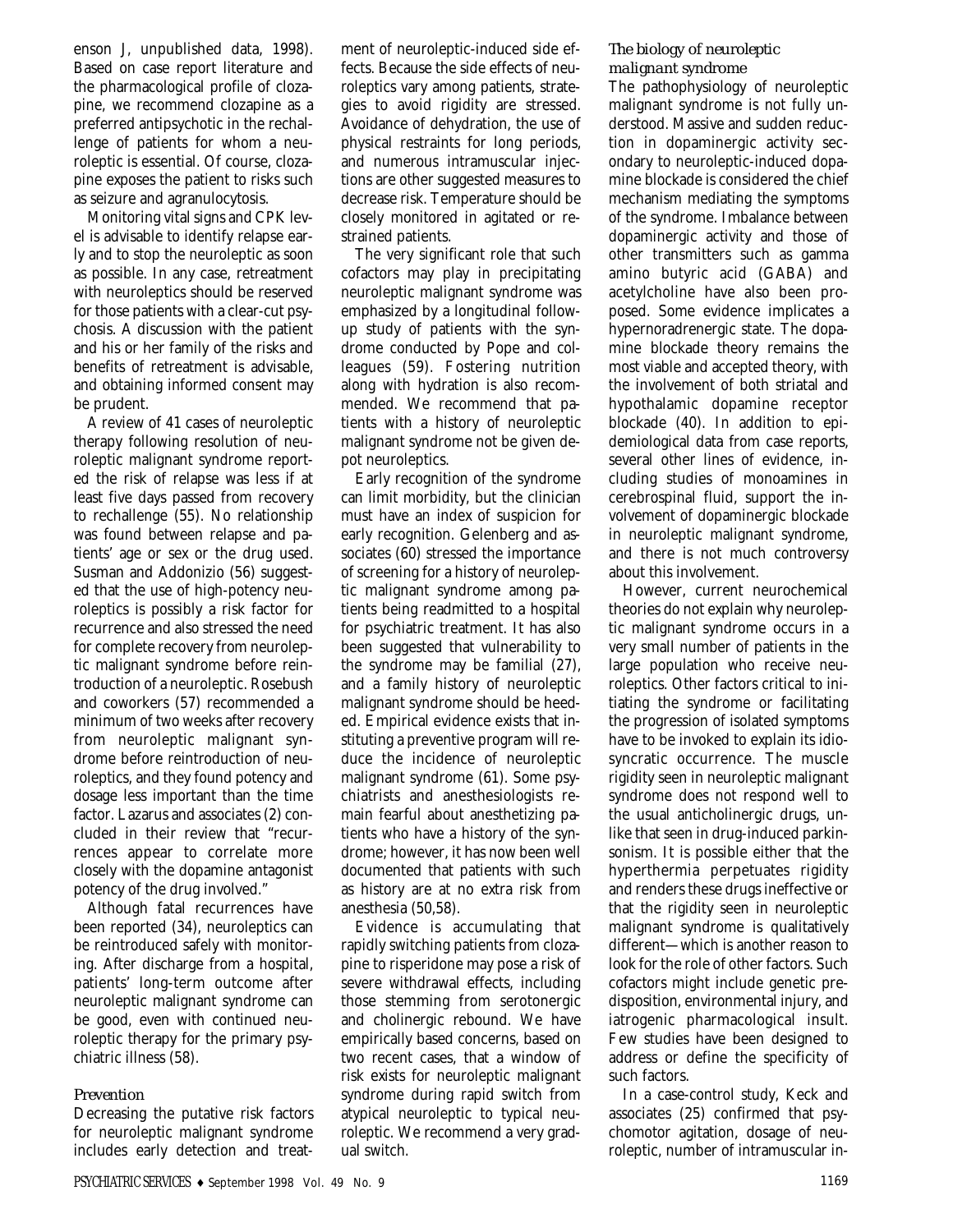*Table 3*

# Risk management in neuroleptic malignant syndrome

Discontinue the neuroleptic promptly Seek appropriate consultation Transfer the patient promptly to the best care setting Document a differential diagnosis plan Document a treatment plan

Inform the family

jections, and rate of increase of the neuroleptic dosage were all significant factors associated with neuroleptic malignant syndrome. The exact manner in which these factors operate remains to be established. It is also evident from the case report literature that none of them is always necessary for the syndrome to be induced.

Another question in understanding the pathophysiology of neuroleptic malignant syndrome is the sequence in which the various components of the syndrome develop. For example, if muscular rigidity is the first sign, extrapyramidally mediated central nervous system dopaminergic dysfunction can account for it. Subsequent hyperthermia could be secondary to muscle-related peripheral mechanisms of heat generation. On the other hand, if the rise in temperature were the first manifestation, endogenous central thermodysregulation or exogenous factors such as dehydration and excessive motor activity, which is often seen among patients before they develop neuroleptic malignant syndrome, might cause the hyperthermia. Hyperthermia is believed to enhance neuroleptic binding to the dopamine receptors (62), which may cause the excessive rigidity.

Addonizio and colleagues (6) concluded from their retrospective review of cases of neuroleptic malignant syndrome that for most patients extrapyramidal symptoms occur before a rise in temperature, suggesting that muscle contraction is a factor in hyperthermia. Mental changes and extrapyramidal symptoms were also found to be the initial manifestations in another review of 153 cases of neuroleptic malignant syndrome (63). Further prospective study is needed

and should include examination of the course and outcome of patients who develop incomplete forms of the syndrome. A better understanding of the pathophysiological sequence of the syndrome could enlighten pharmacotherapy.

In view of the clinical similarities between malignant hyperthermia and neuroleptic malignant syndrome, the question of whether a primary skeletal muscle pathology is present in neuroleptic malignant syndrome has been investigated. Conflicting results have been found. Some investigators have found abnormal contractile response of muscle tissue to halothane and fluphenazine from subjects with neuroleptic malignant syndrome (64,65) while others have not  $(66-68)$ .

It is unlikely that neuroleptic malignant syndrome is a variant of malignant hyperthermia, given the safety with which patients with neuroleptic malignant syndrome have received anesthesia and the safety with which patients with malignant hyperthermia have received neuroleptics. Phenothiazines are well known to produce complex effects on muscle, including displacement of membrane-bound calcium ions, antagonism of calmodulin, uncoupling of mitochondrial oxidation, and perturbation of glucose and cholesterol metabolism (3). These mechanisms may explain the rhabdomyolysis noted in severe neuroleptic malignant syndrome.

It should be clear from this discussion that ample opportunity and need exist for future research. Significant advances have been made in pharmacogenetics, and it may be appropriate to examine whether there are allelic variations of polymorphisms in the dopamine receptor family to explain the idiosyncratic occurrence of neuroleptic malignant syndrome. A prospective and large multicenter study with at least four treatment arms supportive care, supportive care plus bromocriptine, supportive care plus dantrolene, and supportive care plus a combination of bromocriptine and dantrolene— could help establish a standard for treatment.

Another area of treatment research is whether to re-treat patients who have recovered from neuroleptic malignant syndrome with an antipsychotic rather than adjunct medications and how long one should wait before initiating the new therapy. Related to the role of atypical antipsychotics is the question of whether different mechanisms of action pose an advantage for the acute patient recovering from neuroleptic malignant syndrome or open a window of further vulnerability.

## *Legal issues*

Although the legal issues surrounding neuroleptic malignant syndrome are not unique, they are worthy of careful consideration. Malpractice litigation about neuroleptic malignant syndrome is quite common, although little attention has been paid to it in the literature (69–71). The dramatic symptom picture, the associated morbidity and mortality, and the name of the syndrome itself all seem to draw the interest of plaintiffs' attorneys. As one would expect, lawsuits involving neuroleptic malignant syndrome range from those that appear justified to the spurious and frivolous.

For example, a justified lawsuit would involve continued administration of neuroleptics, especially by intramuscular injection, despite the development of full-blown symptoms of neuroleptic malignant syndrome, even after a consultant's suggestion that the diagnosis should be considered. At the other end of the spectrum, some attorneys and their expert witnesses see neuroleptic malignant syndrome lurking behind any catastrophic outcome for a psychotic patient receiving neuroleptics, particularly if fever or rigidity have occurred.

Physicians have been sued for not using dantrolene or bromocriptine to treat neuroleptic malignant syndrome, or for not using them "quickly enough" or in "sufficiently high doses" in the opinion of the plaintiff's expert witness. Other litigation has questioned the use of neuroleptics for patients with a history of neuroleptic malignant syndrome or similar symptoms.

For clinical as well as risk management reasons, we would advise the following steps (shown in Table 3) whenever neuroleptic malignant syndrome is considered a possibility.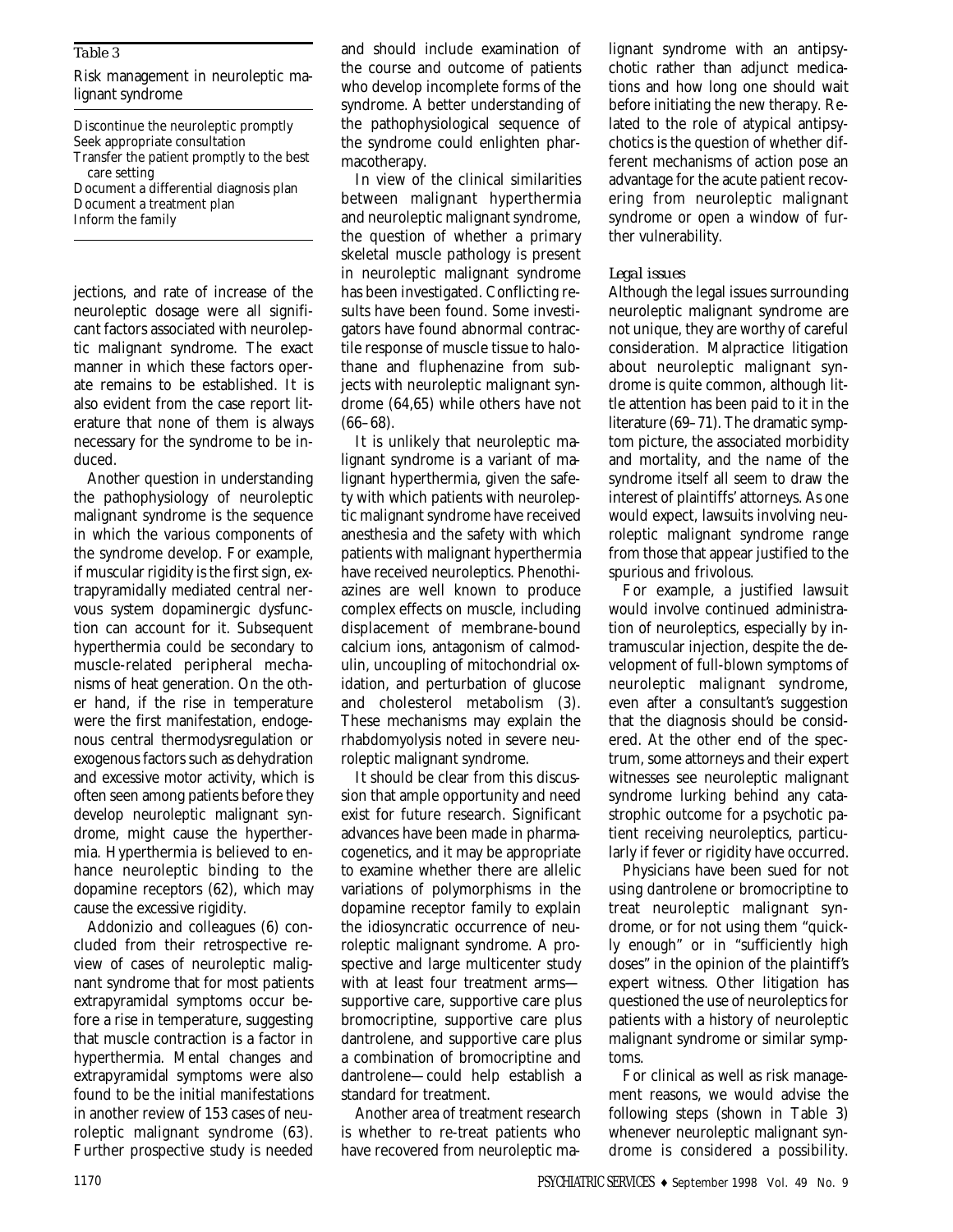Seek early consultation from psychiatric, medical, and neurological colleagues. Document a broad differential diagnosis and rationally narrow it down. Whenever neuroleptic malignant syndrome is seriously under consideration, it is best to consider withholding neuroleptics, keeping in mind that the risks of continuing neuroleptics must be weighed against the risks of withholding them (the patient's danger to self and others). Temporarily withholding neuroleptics is facilitated when other medication (for example, lorazepam) is effective as a short-term substitute. Given the circumstances under which neuroleptic malignant syndrome develops, the clinician may feel too busy to "worry about the paperwork," but documentation of one's thinking will reduce liability risk and need not be tediously detailed.

Although patients with mild symptoms suggestive of possible neuroleptic malignant syndrome may be appropriately managed in psychiatric settings, more seriously ill patients should be transferred out of freestanding psychiatric hospitals to general hospitals where expertise in psychiatry, neurology, and critical care is available (71). Informing families during or after an episode of neuroleptic malignant syndrome, as well as patients who have sufficiently recovered, is also an important step in eliminating the misunderstandings that are the breeding ground for future lawsuits.

Are physicians prescribing neuroleptics obligated to inform patients about the risk of neuroleptic malignant syndrome? Acutely psychotic patients are often incapable of sufficient understanding. Because neuroleptic malignant syndrome is rare and its onset unpredictable, the value of warning patients about neuroleptic malignant syndrome is questionable. It would be more sensible to inform patients about the importance of reporting high fever, rigidity, or abnormal movements.

Physicians who serve as expert witnesses in cases in which mismanagement is alleged should retain objectivity and humility, eschewing "20/20 hindsight." No test can definitely rule in or rule out neuroleptic malignant syndrome. In our opinion, no proven specific treatment exists for the syndrome despite statements in the literature to the contrary. Experts are not unanimous about the value of dantrolene, bromocriptine, and other specific treatments. There is no way to validly predict which patients will develop a first or recurrent episode of neuroleptic malignant syndrome. On the other hand, known risk factors should have been heeded and neuroleptic malignant syndrome should have been recognized if the symptoms were sufficiently severe.

## **Conclusions**

The standard of care for the recognition of neuroleptic malignant syndrome has shifted considerably over the past 15 years, with literally hundreds of case reports and reviews in the medical literature. Neuroleptic malignant syndrome belongs in the differential diagnosis of any patient receiving a neuroleptic who develops a high fever or severe rigidity. Finally, while specific treatment remains controversial, supportive treatment— for example, rapid cooling for extremely high fever, hydration, and anticoagulation— is critical and is widely supported by consensus. ♦

### *References*

- 1. Delay J, Pichot P, Lemperiere T, et al: Un neuroleptique majeur non phenothiazine et non reserpine, l'haloperidol, dans le traitement des psychoses [Haloperidol, a nonphenothiazine, nonreserpine neuroleptic for the treatment of psychosis]. Annales Medico-Psychologiques 118:145–152, 1960
- 2. Lazarus A, Mann SC, Caroff SN: The Neuroleptic Malignant Syndrome and Related Conditions. Washington, DC, American Psychiatric Press, 1989
- 3. Kurlan R, Hamill R, Shoullson I: Neuroleptic malignant syndrome. Clinical Neuropharmacology 7:109–120, 1984
- 4. Levenson JL: Neuroleptic malignant syndrome. American Journal of Psychiatry 142:1137–1145, 1985
- 5. Pearlman CA: Neuroleptic malignant syndrome: a review of the literature. Journal of Clinical Psychopharmacology 6:257–273, 1986
- 6. Addonizio G, Susman VL, Roth SD: Neuroleptic malignant syndrome: review and analysis of 115 cases. Biological Psychiatry 22:1004–1020, 1987
- 7. Shalev A, Hermesh H, Munitz H: Mortality from neuroleptic malignant syndrome. Journal of Clinical Psychiatry 50:18–25, 1989
- 8. Gelenberg AJ, Bellinghausen B, Wojcik JD, et al: A prospective survey of neuroleptic malignant syndrome in a short-term psychiatric hospital. American Journal of Psychiatry 145:517–518, 1988
- 9. Keck PE, Sebastianelli J, Pope HG, et al: Frequency and presentation of neuroleptic malignant syndrome in a state psychiatric hospital. Journal of Clinical Psychiatry 50:352–355, 1989
- 10. Pope HG, Cole JO, Choras PT, et al: Apparent neuroleptic malignant syndrome with clozapine and lithium. Journal of Nervous and Mental Disease 174:493–495, 1986
- 11. Muller T, Becker T, Fritze J: Neuroleptic malignant syndrome after clozapine plus carbamazepine (letter). Lancet 2:1500, 1988
- 12. Sachdev P, Kruk J, Kneebone M, et al: Clozapine-induced neuroleptic malignant syndrome: review and report of new cases. Journal of Clinical Psychopharmacology 15:365–371, 1995
- 13. Dave M: Two cases of risperidone-induced neuroleptic malignant syndrome (ltr). American Journal of Psychiatry 152:1233– 1234, 1995
- 14. Singer S, Richards C, Boland RJ: Two cases of risperidone-induced neuroleptic malignant syndrome (ltr). American Journal of Psychiatry 152:1234, 1995
- 15. Friedman LS, Weinrauch LA, D'Elia JA: Metoclopramide-induced neuroleptic malignant syndrome. Archives of Internal Medicine 147:1495–1497, 1987
- 16. Patterson JF: Neuroleptic malignant syndrome associated with metoclopramide. Southern Medical Journal 81:674–675, 1988
- 17. Brower RD, Dreyer CF: Neuroleptic malignant syndrome in a child treated with metoclopramide for chemotherapy-related nausea (ltr). Journal of Child Neurology 4:230–232, 1989
- 18. Madakasira S: Amoxapine-induced neuroleptic malignant syndrome. Drug Intelligence and Clinical Pharmacy 23:50–51, 1989
- 19. Taylor NE, Schwartz HI: Neuroleptic malignant syndrome following amoxapine overdose. Journal of Nervous and Mental Disease 176:249–251, 1988
- 20. Friedman JH, Feinberg SS, Feldman RG: A neuroleptic malignant-like syndrome due to levodopa therapy withdrawal. JAMA 254:2792–2795, 1985
- 21. Gibb WRG: Neuroleptic malignant syndrome in striatonigral degeneration. British Journal of Psychiatry 153:254–255, 1988
- 22. Kontaxakis V, Stefanis C, Markidis M, et al: Neuroleptic malignant syndrome in a patient with Wilson's disease (ltr). Journal of Neurology, Neurosurgery, and Psychiatry 51:1001–1002, 1988
- 23. Itoh H, Ohtsuka N, Ogita K, et al: Malignant neuroleptic syndrome: its present status in Japan and clinical problems. Folia Psychiatrica et Neurologica Japonica 31:565–576, 1977